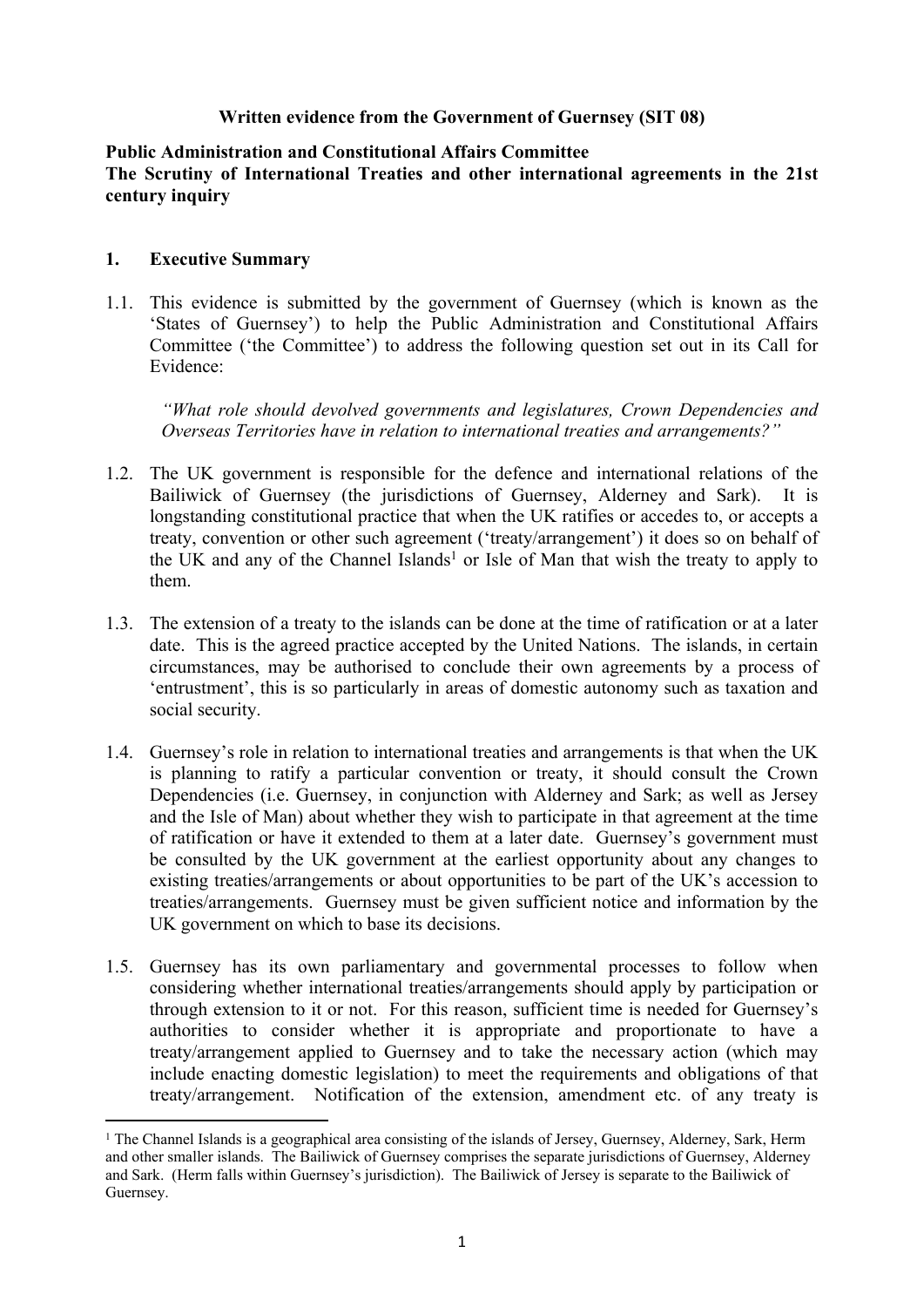normally recorded on the island's official records by way of registration further to an order (known as an Act) of the Royal Court of Guernsey. The Bailiwick has three jurisdictions, so additional time is required so that Alderney and Sark's governments can also consider relevant matters and so that decisions may be made whether any particular treaty/arrangement would apply to all or part of the Bailiwick of Guernsey.

- 1.6. Guernsey aspires to have greater autonomy in its representation of its international identity through the process of entrustment. In 2016, the States of Deliberation (Guernsey's parliament) agreed to a set of proposals<sup>2</sup> to seek greater autonomy in its legislative process and in international relations. Work to advance these proposals is ongoing.
- 1.7. Further evidence supporting this response is set out in the remainder of this document.

# **2. Introduction**

## The Bailiwick of Guernsey

- 2.1. The Bailiwick of Guernsey ('the Bailiwick') is made up of the jurisdictions of Guernsey, Alderney and Sark. The islands are located in the Gulf of St Malo off the north-west coast of France. Although the islands form part of the British Isles they are not, and never have been, part of the United Kingdom.
- 2.2. The islands have a long history of being self-governing and self-funding. Guernsey has been independent for more than 800 years (since 1204). The islands are not sovereign states but are dependencies of the British Crown. The Queen is the Head of State for each island, as the latter day successor to the Duke of Normandy, and the Lieutenant-Governor is Her Majesty's personal representative in the islands, based in Guernsey.
- 2.3. Guernsey is the principal Island of the Bailiwick of Guernsey. It has never been a colony or a British dependent or Overseas Territory and its status constitutionally is, and always has been, distinctly different from that of the British Overseas Territories. It has its own legal system and independent courts of law.

## The government of Guernsey

- 2.4. Guernsey is not, and never has been, represented in the UK parliament. It has its own directly-elected legislative assembly, the States of Deliberation, comprising 38 independent members<sup>3</sup>, and its own administrative, fiscal and legal systems.
- 2.5. The administration of public affairs and exercise of executive authority is undertaken through committees of the States including a senior committee (Policy & Resources Committee) and six Principal Committees. Those committees are each led by a minister<sup>4</sup> with four other elected members of the States of Deliberation<sup>5</sup>.

<sup>2</sup> The proposals were set out in the document 'Constitutional Investigation Committee – Proposal to Achieve Greater Autonomy in the Legislative Process and International Affairs for Guernsey' (Billet d'État I of 2016) (p129 et seq) <https://www.gov.gg/CHttpHandler.ashx?id=99517&p=0>

<sup>&</sup>lt;sup>3</sup> Plus two representatives from Alderney's parliament, the States of Alderney.

<sup>4</sup> Domestically, they are known as the 'President' of their Committee. The President of the Policy & Resources Committee is in effect the Chief Minister of the Island.

<sup>&</sup>lt;sup>5</sup> The six Principal Committees may also each have up to two non-voting members who shall not be members of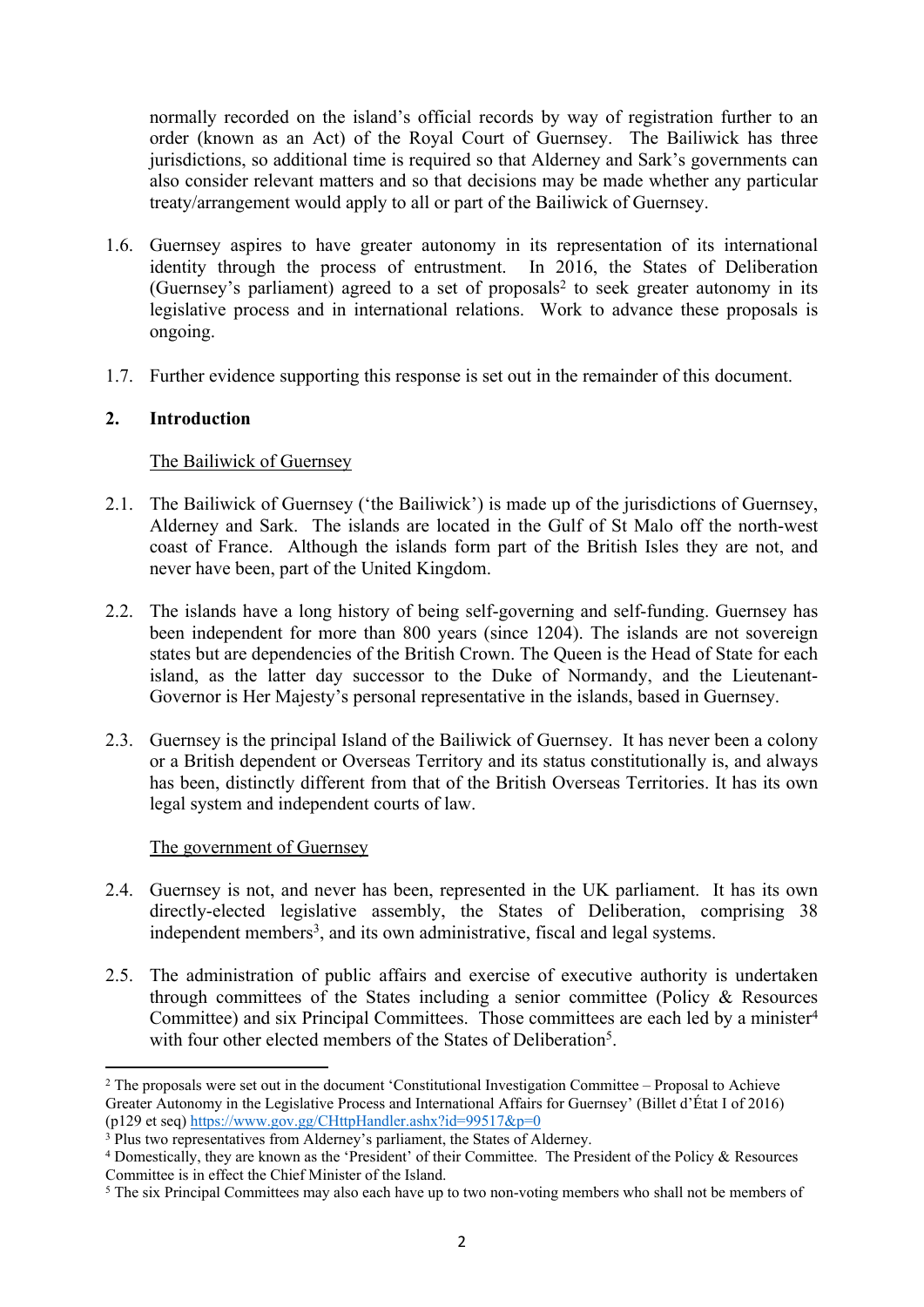- 2.6. Guernsey's right to raise its own taxes is a settled constitutional principle. Guernsey raises its own taxes and pays for its own public services without any funding from any other jurisdiction (including the UK).
- 2.7. In the current context of the Covid-19 pandemic, the government of Guernsey has responded effectively thus far; being responsible for its own bespoke approach<sup>6</sup> to suit the Bailiwick's circumstances whilst working closely with the UK Government where appropriate. This indicates its maturity as a jurisdiction and its competence in managing its domestic affairs.

#### Guernsey's constitutional relationship with the UK

- 2.8. The constitutional relationship with the UK is maintained through the Crown and is not enshrined in a formal constitutional document. The UK government department which deals with relations with the Crown Dependencies is the Ministry of Justice. In dealing with the relationship with Guernsey and the other Crown Dependencies, the Ministry of Justice's Ministers are generally acting in their capacity as Privy Counsellors rather than as members of the government of the day.
- 2.9. The centuries-old constitutional relationship includes the constitutional convention that the UK parliament does not legislate for the islands on domestic matters without their consent.
- 2.10. It is also extremely important that the UK government ensures that engagement and/or notice of intention to enter an agreement is given to the Bailiwick of Guernsey at an early stage so that the Bailiwick's three governments have time to consider properly and fully whether that agreement should be extended to all or part of the Bailiwick.
- 2.11. Guernsey's relationship with the EU is outlined in Annex 1.

the States.

<sup>6</sup> More information is available at <https://covid19.gov.gg/>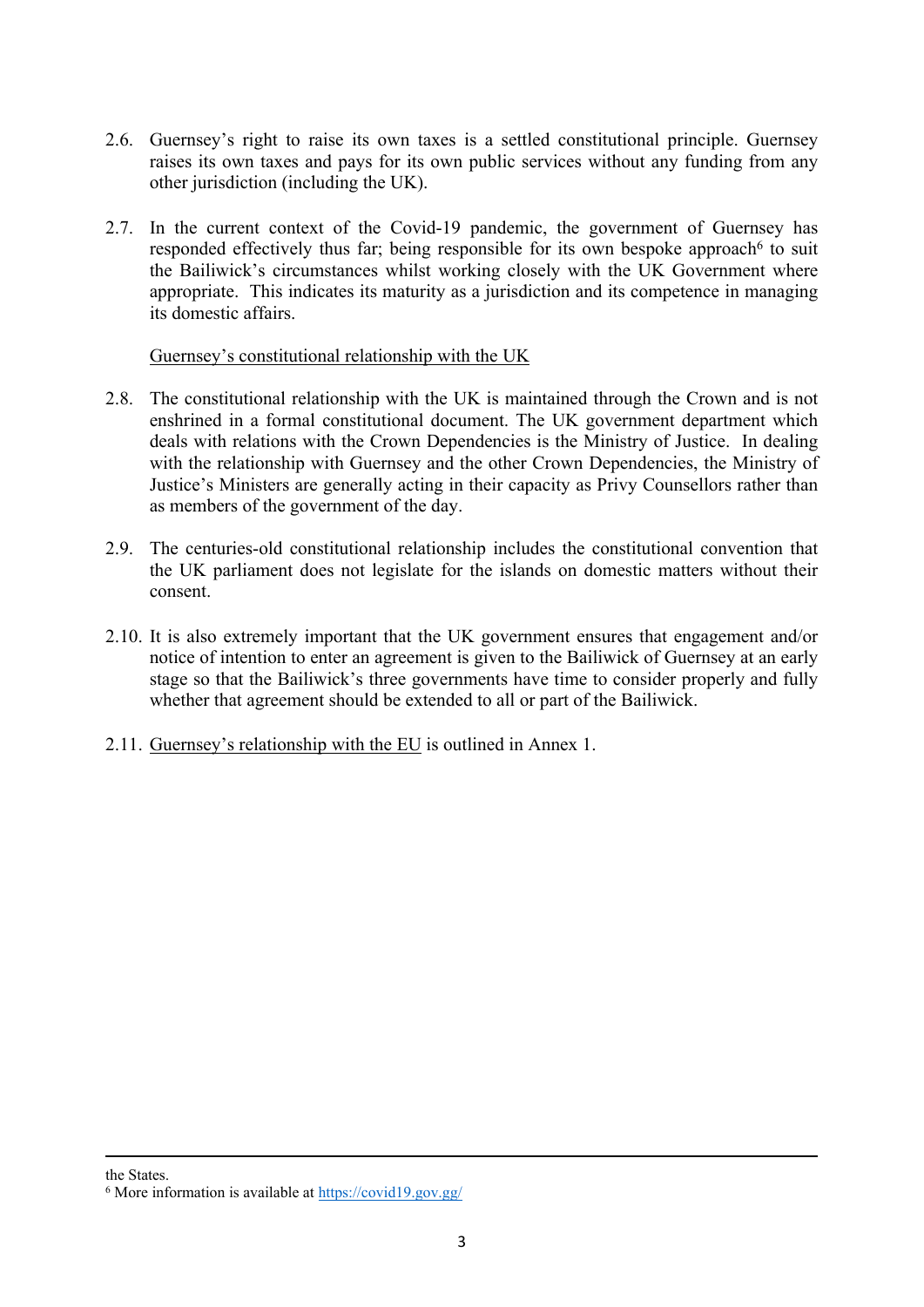## **3. Extension of treaties/arrangements and making direct agreements through entrustment**

- 3.1. The UK government is responsible for the defence and international representation of the Bailiwick<sup>7</sup>. . It is longstanding constitutional practice that when the UK ratifies or accedes to, or accepts a treaty, convention or agreement it consults with the Crown Dependencies as to whether they wish the treaty to apply to them. The Ministry of Justice has issued a comprehensive set of guidance notes to the UK government on how the process of extending a treaty/arrangement should work in practice<sup>8</sup> .
- 3.2. The 'How To notes' provide a process on which best practice can be established in regard to extending a treaty to the islands and are intended to ensure that there is full engagement with the islands. It is important that there is early consultation before a treaty is ratified by the UK. The islands can also proactively request the extension of a treaty.
- 3.3. The process of extending treaties has also been explored in detail by the House of Commons Justice Committee in several Inquiries into the Crown Dependencies and corresponding government responses from the Ministry of Justice:
	- [Crown](https://publications.parliament.uk/pa/cm200910/cmselect/cmjust/56/56i.pdf) [Dependencies](https://publications.parliament.uk/pa/cm200910/cmselect/cmjust/56/56i.pdf) [Report](https://publications.parliament.uk/pa/cm200910/cmselect/cmjust/56/56i.pdf) (March 2010)<sup>9</sup>
	- [Government](https://www.gov.gg/CHttpHandler.ashx?id=3488&p=0) [response](https://www.gov.gg/CHttpHandler.ashx?id=3488&p=0) (November  $2010$ <sup>10</sup>
	- [Crown](https://publications.parliament.uk/pa/cm201314/cmselect/cmjust/726/726.pdf) [Dependencies:](https://publications.parliament.uk/pa/cm201314/cmselect/cmjust/726/726.pdf) [developments](https://publications.parliament.uk/pa/cm201314/cmselect/cmjust/726/726.pdf) [since](https://publications.parliament.uk/pa/cm201314/cmselect/cmjust/726/726.pdf)  $2010$  (December  $2013$ )<sup>11</sup>
	- [Government](https://assets.publishing.service.gov.uk/government/uploads/system/uploads/attachment_data/file/529238/gov-response-to-justice-select-committee-report-developments-since-2010-_march-2014_.pdf) [response](https://assets.publishing.service.gov.uk/government/uploads/system/uploads/attachment_data/file/529238/gov-response-to-justice-select-committee-report-developments-since-2010-_march-2014_.pdf) (March  $2014$ )<sup>12</sup>

Whilst there have been improvements in the practice for extending treaties, these Inquiries established that there were still issues to be addressed including the need for early consultation and the time taken to extend treaties at the islands' request.

- 3.4. The extension of a treaty to the islands can be done at the time of ratification by the UK or at a later date. This is the agreed practice accepted by the United Nations. The islands may be authorised to conclude their own agreements in certain circumstances by a process of 'entrustment', particularly in areas of domestic autonomy such as taxation and social security.
- 3.5. The Ministry of Justice's ['Background](https://www.justice.gov.uk/downloads/about/moj/our-responsibilities/Background_Briefing_on_the_Crown_Dependencies2.pdf) [briefing](https://www.justice.gov.uk/downloads/about/moj/our-responsibilities/Background_Briefing_on_the_Crown_Dependencies2.pdf) [on](https://www.justice.gov.uk/downloads/about/moj/our-responsibilities/Background_Briefing_on_the_Crown_Dependencies2.pdf) [the](https://www.justice.gov.uk/downloads/about/moj/our-responsibilities/Background_Briefing_on_the_Crown_Dependencies2.pdf) [Crown](https://www.justice.gov.uk/downloads/about/moj/our-responsibilities/Background_Briefing_on_the_Crown_Dependencies2.pdf) [Dependencies:](https://www.justice.gov.uk/downloads/about/moj/our-responsibilities/Background_Briefing_on_the_Crown_Dependencies2.pdf) [Jersey,](https://www.justice.gov.uk/downloads/about/moj/our-responsibilities/Background_Briefing_on_the_Crown_Dependencies2.pdf) [Guernsey](https://www.justice.gov.uk/downloads/about/moj/our-responsibilities/Background_Briefing_on_the_Crown_Dependencies2.pdf) [and](https://www.justice.gov.uk/downloads/about/moj/our-responsibilities/Background_Briefing_on_the_Crown_Dependencies2.pdf) [the](https://www.justice.gov.uk/downloads/about/moj/our-responsibilities/Background_Briefing_on_the_Crown_Dependencies2.pdf) [Isle](https://www.justice.gov.uk/downloads/about/moj/our-responsibilities/Background_Briefing_on_the_Crown_Dependencies2.pdf) [of](https://www.justice.gov.uk/downloads/about/moj/our-responsibilities/Background_Briefing_on_the_Crown_Dependencies2.pdf) Man<sup>'13</sup> states that, "Article 29 of the Vienna Convention on the Law of Treaties provides that "unless a different intention appears from the treaty or is otherwise established, a treaty is binding upon each party in respect of its entire territory". The established practice of the UK when it ratifies, accedes to, or accepts a

<sup>7</sup> and Jersey and the Isle of Man.

<sup>8</sup> <https://www.gov.uk/government/publications/crown-dependencies-jersey-guernsey-and-the-isle-of-man>

<sup>9</sup> <https://publications.parliament.uk/pa/cm200910/cmselect/cmjust/56/56i.pdf>

<sup>10</sup> <https://www.gov.gg/CHttpHandler.ashx?id=3488&p=0>

<sup>11</sup> <https://publications.parliament.uk/pa/cm201314/cmselect/cmjust/726/726.pdf>

<sup>12</sup>[https://assets.publishing.service.gov.uk/government/uploads/system/uploads/attachment\\_data/file/529238/gov](https://assets.publishing.service.gov.uk/government/uploads/system/uploads/attachment_data/file/529238/gov-response-to-justice-select-committee-report-developments-since-2010-_march-2014_.pdf)response-to-justice-select-committee-report-developments-since-2010-<sup>march-2014</sup>.pdf <sup>13</sup> [https://www.justice.gov.uk/downloads/about/moj/our-](https://www.justice.gov.uk/downloads/about/moj/our-responsibilities/Background_Briefing_on_the_Crown_Dependencies2.pdf)

[responsibilities/Background\\_Briefing\\_on\\_the\\_Crown\\_Dependencies2.pdf](https://www.justice.gov.uk/downloads/about/moj/our-responsibilities/Background_Briefing_on_the_Crown_Dependencies2.pdf)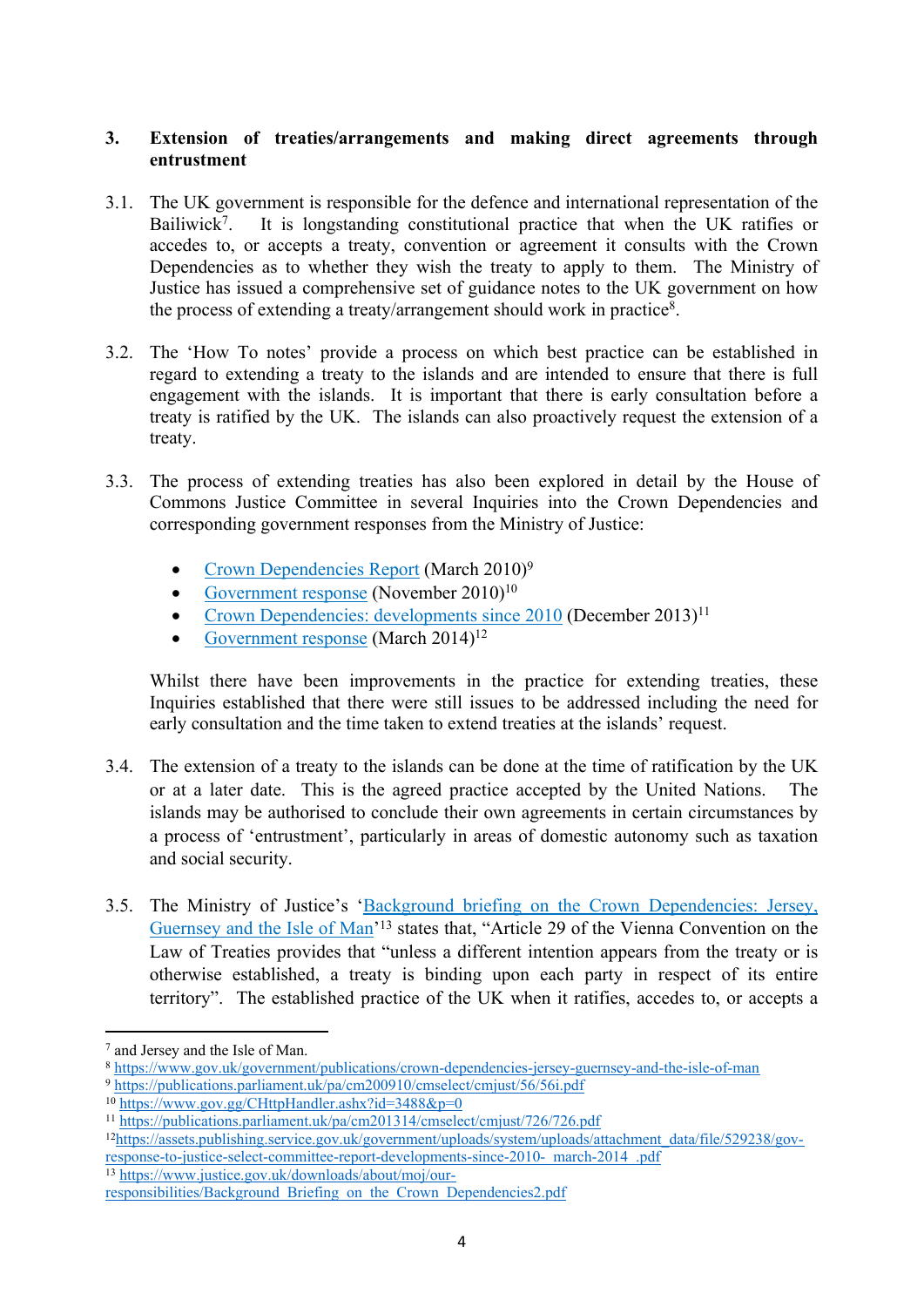treaty, convention or agreement is to do so on behalf of the United Kingdom of Great Britain and Northern Ireland and any of the Crown Dependencies or Overseas Territories that wish the treaty to apply to them. This means that, when the UK is planning to ratify a particular convention or treaty, it should consult the Crown Dependencies about whether they wish to have it extended to them. It is not always possible to include Crown Dependencies … in the instrument of ratification (for example, where they do not yet have the necessary implementing measures in place), but it is usually possible for the scope of ratification to be extended to include them at a later date. This practice has been agreed by other contracting States and is regarded by the UN Secretary General as establishing a different intention for the purposes of Article 29 of the Vienna Convention on the Law of Treaties<sup>14</sup>. "... Treaties and conventions should not be negotiated so as to contain provisions referring directly to the Crown Dependencies without consultation in good time in advance with the Islands in question."

- 3.6. In certain circumstances, the islands may be authorised to conclude their own international agreements by a process of entrustment. For example, Guernsey has full autonomy in domestic matters including taxation and social security. In these circumstances the UK government has agreed that it is appropriate for Guernsey to enter into these agreements on their own behalf. The UK government 'entrusts' the island to conclude these agreements within the terms of a 'Letter of Entrustment' issued to the island's government under the signature of the appropriate UK Minister on behalf of the Lord Chancellor.
- 3.7. If a convention or treaty is extended to any of the Channel Islands or Isle of Man, the UK retains responsibility in international law for all of their international obligations. Guernsey takes its international responsibilities very seriously and has an excellent track record in that regard. Guernsey ensures that it fulfils all the international obligations to which it has agreed to be bound. Guernsey (and other parts of the Bailiwick) takes the necessary steps to fulfil those obligations, including legislating domestically and implementing its own policies which are consistent with those obligations.

## **4. Guernsey and its international identity**

- 4.1. As stated earlier in this response, Guernsey is neither part of, nor a former colony of, the UK. The UK parliament does not, in line with constitutional convention, legislate for Guernsey without its consent in purely domestic matters. However, due to our historic and special relationship with the Crown, the UK is responsible for our formal international relations and defence. This responsibility to represent the Bailiwick's interests exists even where the Bailiwick's interests differ from those of the UK. Successive UK governments have taken this responsibility very seriously (extracts of some of the relevant correspondence are in Annex 2).
- 4.2. In 2008, the UK formally recognised, through a signed agreement<sup>15</sup> with the then Chief Minister of Guernsey, the appropriateness of Guernsey having greater independence with

<sup>&</sup>lt;sup>14</sup> Treaties and international agreements made before 1951 applied to Jersey, Guernsey and the Isle of Man by convention without any specific reference to the Islands. This practice was altered by UK government in 1951 under what is known as the 'Be[vi](https://www.gov.gg/CHttpHandler.ashx?id=122853&p=0#:~:text=International%20identity%20is%20developed%20effectively,components%20of%20Guernsey%27s%20international%20identity.&text=The%20UK%20and%20Guernsey%20will,arise%20between%20their%20respective%20interests.)n Declaratio[n](https://www.gov.gg/CHttpHandler.ashx?id=122853&p=0#:~:text=International%20identity%20is%20developed%20effectively,components%20of%20Guernsey%27s%20international%20identity.&text=The%20UK%20and%20Guernsey%20will,arise%20between%20their%20respective%20interests.)'.

<sup>&</sup>lt;sup>15</sup> [Framework](https://www.gov.gg/CHttpHandler.ashx?id=122853&p=0#:~:text=International%20identity%20is%20developed%20effectively,components%20of%20Guernsey%27s%20international%20identity.&text=The%20UK%20and%20Guernsey%20will,arise%20between%20their%20respective%20interests.) [for](https://www.gov.gg/CHttpHandler.ashx?id=122853&p=0#:~:text=International%20identity%20is%20developed%20effectively,components%20of%20Guernsey%27s%20international%20identity.&text=The%20UK%20and%20Guernsey%20will,arise%20between%20their%20respective%20interests.) [developing](https://www.gov.gg/CHttpHandler.ashx?id=122853&p=0#:~:text=International%20identity%20is%20developed%20effectively,components%20of%20Guernsey%27s%20international%20identity.&text=The%20UK%20and%20Guernsey%20will,arise%20between%20their%20respective%20interests.) [the](https://www.gov.gg/CHttpHandler.ashx?id=122853&p=0#:~:text=International%20identity%20is%20developed%20effectively,components%20of%20Guernsey%27s%20international%20identity.&text=The%20UK%20and%20Guernsey%20will,arise%20between%20their%20respective%20interests.) [international](https://www.gov.gg/CHttpHandler.ashx?id=122853&p=0#:~:text=International%20identity%20is%20developed%20effectively,components%20of%20Guernsey%27s%20international%20identity.&text=The%20UK%20and%20Guernsey%20will,arise%20between%20their%20respective%20interests.) [identity](https://www.gov.gg/CHttpHandler.ashx?id=122853&p=0#:~:text=International%20identity%20is%20developed%20effectively,components%20of%20Guernsey%27s%20international%20identity.&text=The%20UK%20and%20Guernsey%20will,arise%20between%20their%20respective%20interests.) [of](https://www.gov.gg/CHttpHandler.ashx?id=122853&p=0#:~:text=International%20identity%20is%20developed%20effectively,components%20of%20Guernsey%27s%20international%20identity.&text=The%20UK%20and%20Guernsey%20will,arise%20between%20their%20respective%20interests.) [Guernsey](https://www.gov.gg/CHttpHandler.ashx?id=122853&p=0#:~:text=International%20identity%20is%20developed%20effectively,components%20of%20Guernsey%27s%20international%20identity.&text=The%20UK%20and%20Guernsey%20will,arise%20between%20their%20respective%20interests.) (sometimes referred to as international identity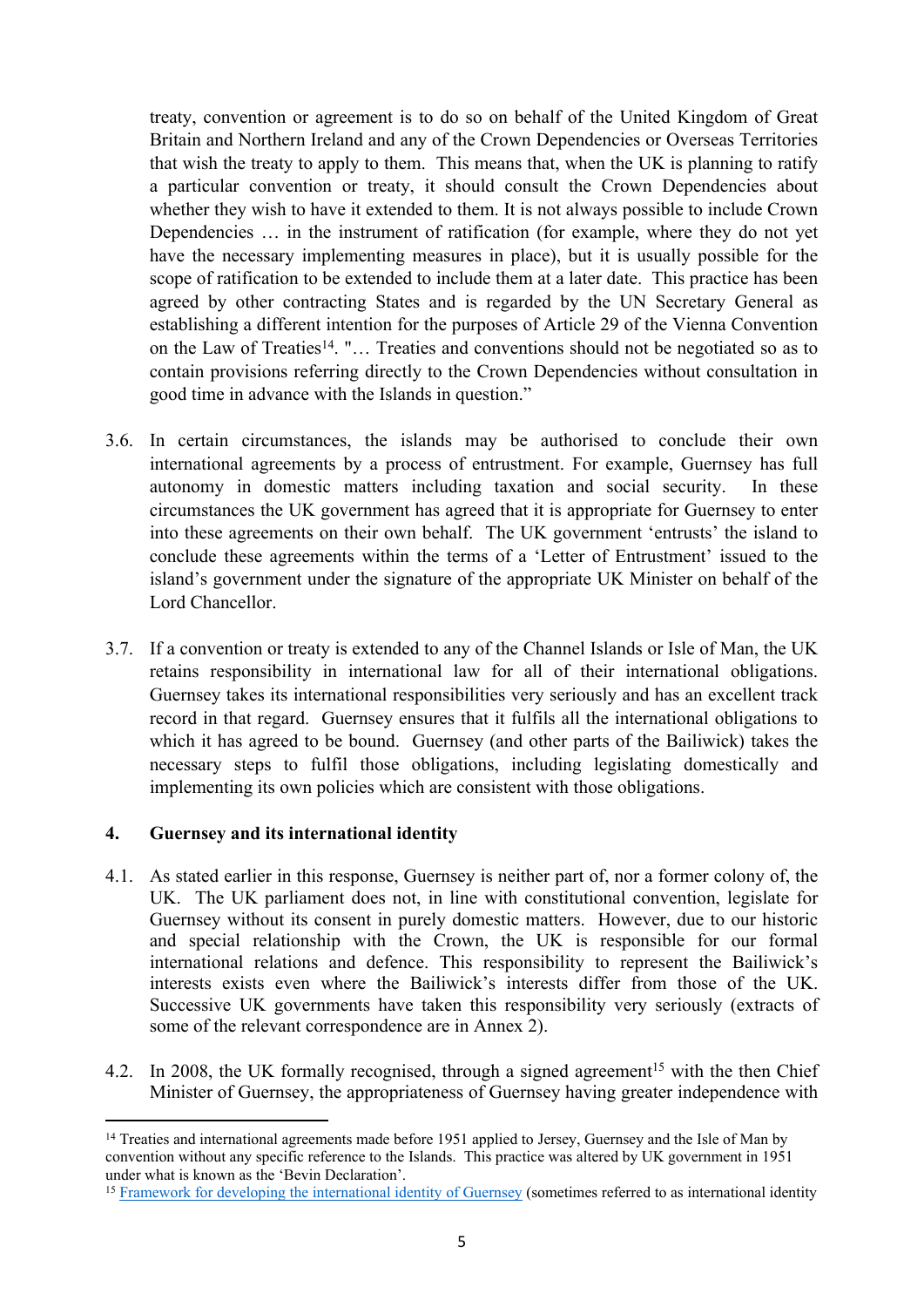respect to international relations, particularly where those affairs relate to matters within the domestic competence of the government of Guernsey.

- 4.3. The agreement sets out a framework for the further development of Guernsey's international identity and the role of the UK government in this context, and amongst others included the following statements:
	- The UK will not act internationally on Guernsey's behalf without prior consultation.
	- Guernsey has an international identity which is different from that of the UK.
	- The UK has a role to play in assisting the development of Guernsey's international identity. The role is one of support not interference.
	- The UK will clearly identify its priorities for delivery of its international obligations and agreements so that these are understood, and can be taken into account, by Guernsey in developing its own position.
	- The UK when acting in the international arena should, so far as practicable and appropriate, have regard to Guernsey's international relations, policies and responsibilities.
- 4.4. At the time that international identity framework was signed with Guernsey, the UK also signed similar agreements with the other Crown Dependencies.
- 4.5. Guernsey has entrustment to negotiate directly with the relevant authorities of sovereign states on certain topics and in certain circumstances, particularly where those affairs relate to matters within the domestic competence of the government of Guernsey. Examples include:
	- Tax Information Exchange Agreements ('TIEAs') Guernsey signed its first TIEA with the United States of America in September 2002. To date, Guernsey has signed 61 TIEAs with other jurisdictions. Further information can be found at [https://www.gov.gg/tiea.](https://www.gov.gg/tiea)
	- Double tax agreements ('DTAs') Guernsey currently has 15 full DTAs and 13 partial DTAs with other jurisdictions. Further information can be found at <https://www.gov.gg/dta>.
- 4.6. Since the signing of the International Identity Framework with the UK government, Guernsey has sought – in accordance with that framework – to ensure that, where appropriate, greater autonomy for managing its affairs can continue to be secured. It is an important measure of Guernsey's maturity as a jurisdiction that it is able to demonstrate effective democratic self-determination within its existing constitutional relationship with the UK.
- 4.7. Guernsey's governmental priorities (the States of Guernsey's objectives) are outlined in the Government Work Plan, Stages 1 and 2.<sup>16</sup> Stage 2 of the Government Work Plan is to be debated in the States of Deliberation in July 2021. The States has already agreed, at Stage 1, the main priorities for the current term of government. One of those four

framework)

<sup>&</sup>lt;sup>16</sup> Government Work Plan – Stage 1, [Billet](https://gov.gg/CHttpHandler.ashx?id=136247&p=0) [d'État](https://gov.gg/CHttpHandler.ashx?id=136247&p=0) [VI,](https://gov.gg/CHttpHandler.ashx?id=136247&p=0) [2021](https://gov.gg/CHttpHandler.ashx?id=136247&p=0) and [Resolutions](https://gov.gg/CHttpHandler.ashx?id=137654&p=0) [of](https://gov.gg/CHttpHandler.ashx?id=137654&p=0) [26](https://gov.gg/CHttpHandler.ashx?id=137654&p=0)<sup>[th](https://gov.gg/CHttpHandler.ashx?id=137654&p=0)</sup> [March,](https://gov.gg/CHttpHandler.ashx?id=137654&p=0) [2021;](https://gov.gg/CHttpHandler.ashx?id=137654&p=0) and Government Work Plan – Stage 2, [Billet](https://gov.gg/CHttpHandler.ashx?id=140945&p=0) [d'État](https://gov.gg/CHttpHandler.ashx?id=140945&p=0) [XV,](https://gov.gg/CHttpHandler.ashx?id=140945&p=0) [2021](https://gov.gg/CHttpHandler.ashx?id=140945&p=0) which is due to be considered at the States Meeting of 21st July, 2021.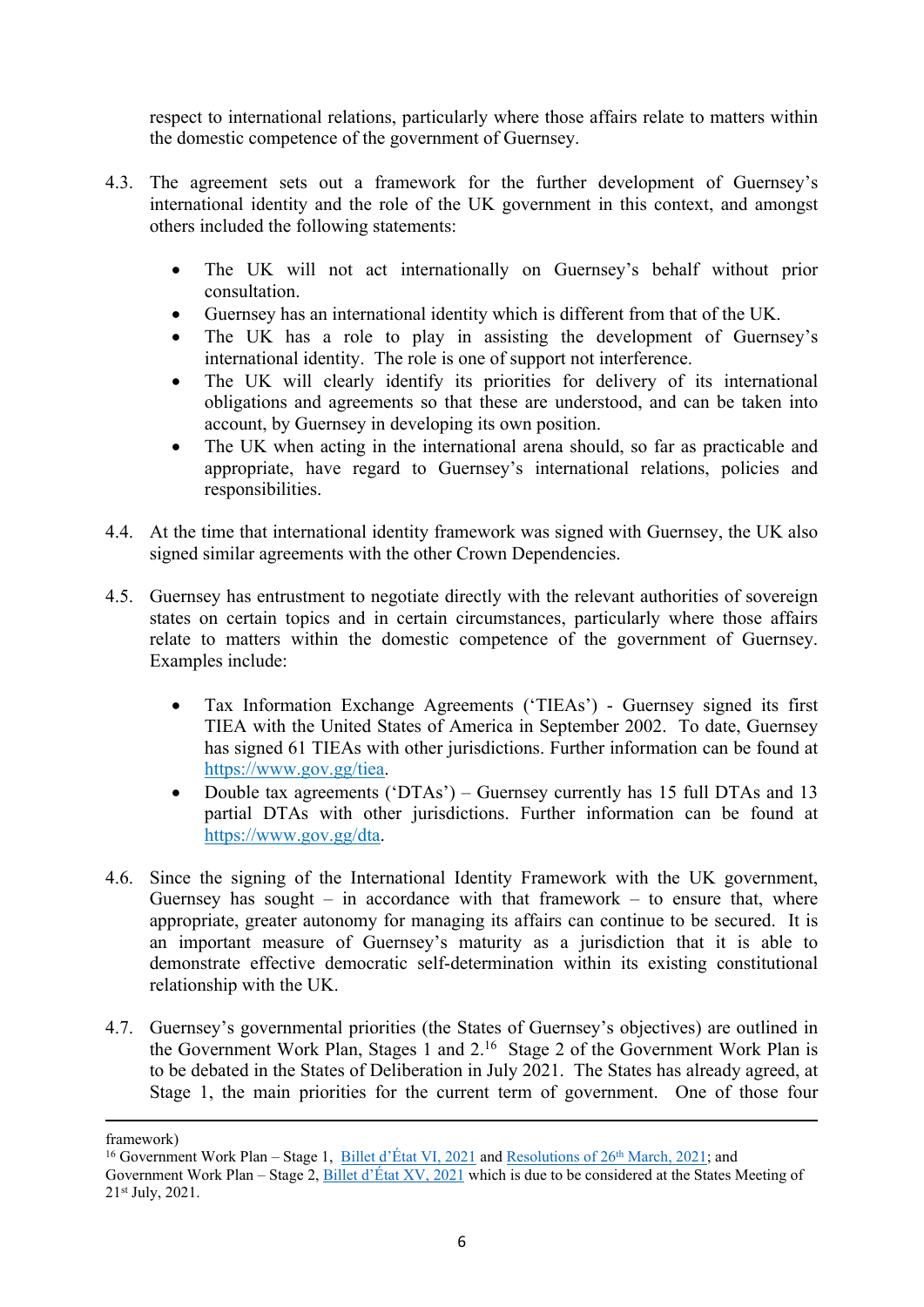priorities is managing the effects of Brexit, which includes implementation and maintenance of Guernsey's participation in the UK-EU Trade and Cooperation Agreement ('UK-EU TCA') and the continuing development of Guernsey's international identity and international standards.

- 4.8. Guernsey's Constitutional Investigation Committee ('CIC') was established in January 2014<sup>17</sup>, following earlier decisions of the States of Deliberation<sup>18</sup>, in order to investigate proposals on greater autonomy in relation to legislative process and international affairs. The CIC noted, in a report<sup>19</sup> to Guernsey's parliament in January 2016, that work was underway to strengthen the processes by which treaties are extended, in order to avoid delays such as had been experienced in the past. The CIC also recommended that Guernsey expand the way that the process of entrustment could be used. This would help to avoid the circumstances Guernsey experienced when it was prevented from entering into the FATCA agreement with the US until a like agreement was signed with the UK $^{20}$ .
- 4.9. In November 2016, as part of the Policy & Resource Plan, it was agreed that the States would "seek greater autonomy from the UK in respect of the legislative process and international agreements<sup>"21</sup>. In the Policy & Resource Plan of 2017<sup>22</sup>, it was recognised that further work would need to be undertaken in regard to States' Resolutions relating to the work of the CIC. Work has progressed since then, including in regard to the referral of UK Acts of Parliament and Orders in Council to Guernsey's States of Deliberation<sup>23</sup>.

## **5. Participation in Free Trade Agreements**

- 5.1. The UK's withdrawal from the EU and the process of consideration of international agreements and how they would apply to Guernsey has highlighted the importance of Guernsey receiving timely information in advance of any international agreements being ratified. Sufficient time enables Guernsey's (and, where applicable, Alderney and Sark's) government to take the necessary action, including modification or implementation of domestic legislation, to meet any requirements and obligations of an international treaty.
- 5.2. The territorial extent provisions within international treaties are important. They should reflect the constitutional relationship and practice in international law, including ensuring adequate and timely consultation with the islands. Whilst the Bailiwick authorities

<sup>18</sup> Billet d'État XVIII (Volume 1),  $25<sup>th</sup>$  September 2013 (Article II):

[https://gov.gg/CHttpHandler.ashx?id=84016&p=0;](https://gov.gg/CHttpHandler.ashx?id=84016&p=0) Resolutions, 26<sup>th</sup> September 2013: <https://gov.gg/CHttpHandler.ashx?id=99638&p=0>

<sup>19</sup> Billet d'État I, 26<sup>th</sup> January 2016 (Article XV): <https://www.gov.gg/CHttpHandler.ashx?id=99517&p=0> ; Resolutions,  $26<sup>th</sup>$  January 2016 (p11) <https://www.gov.gg/CHttpHandler.ashx?id=100130&p=0> <sup>20</sup> Billet d'État XVIII (Volume 1),  $25<sup>th</sup>$  September 2013 (Article II) (paragraph 63, p1413) <https://gov.gg/CHttpHandler.ashx?id=84016&p=0>

<sup>&</sup>lt;sup>17</sup> Billet d'État I, 29<sup>th</sup> January 2014 (Article V): <https://gov.gg/CHttpHandler.ashx?id=85309&p=0>; Resolutions, 30<sup>th</sup> January 2014: <https://gov.gg/CHttpHandler.ashx?id=99554&p=0>

<sup>21</sup> Policy & Resource Plan – Phase One 'Future Guernsey' ('Final - approved by the States on 16 November 2016'). (The version published in Billet d'État XXVIII of 2016 was then amended at a States Meeting in November 2016.): <https://www.gov.gg/CHttpHandler.ashx?id=105052&p=0>

<sup>&</sup>lt;sup>22</sup> Billet d'État XII, 27<sup>th</sup> June 2017 (Article I): <https://www.gov.gg/CHttpHandler.ashx?id=107774&p=0> <sup>23</sup> Billet d'État VI of 2019: <https://gov.gg/CHttpHandler.ashx?id=118190&p=0>; Resolutions, 28<sup>th</sup> March 2019 <https://www.gov.gg/CHttpHandler.ashx?id=118452&p=0>; Draft legislation (approved by States on 12<sup>th</sup> June 2019, awaiting Royal Sanction) <https://gov.gg/CHttpHandler.ashx?id=118944&p=0>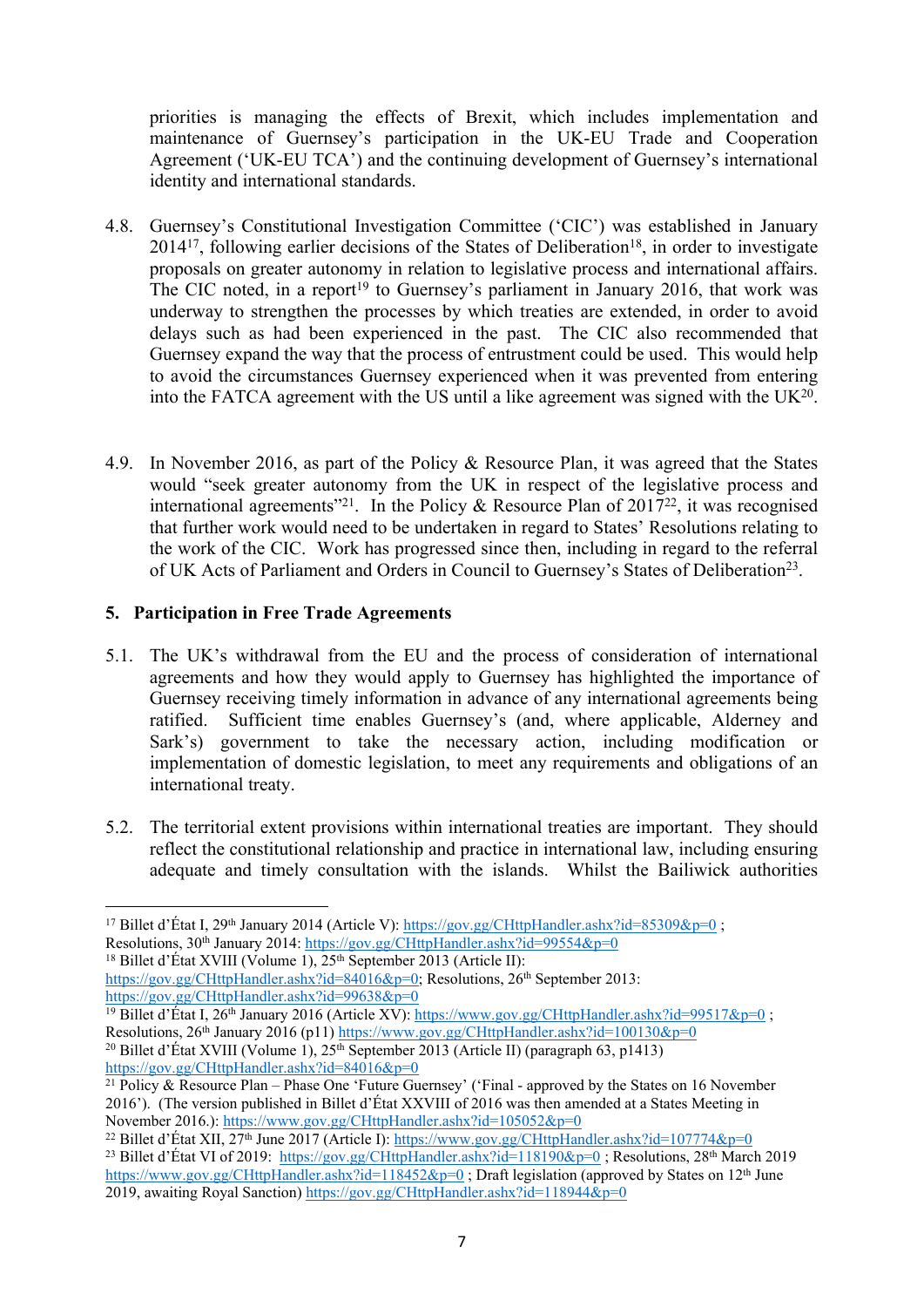generally act as one when it comes to international treaties, there are three jurisdictions involved, and the possibility remains that one or two of those jurisdictions may not wish treaty obligations (or all treaty obligations) to extend to it or them. Thus, there can be circumstances in which the extent to which a treaty applies within the Bailiwick as a whole requires careful description.

- 5.3. In addition to the work relating to the Bailiwick's implementation and participation in certain provisions of the UK-EU TCA, it is important that there is early consultation and engagement between the UK's Department for International Trade and Guernsey's government on the development of new economic and trade-related treaty relationships.
- 5.4. Guernsey confirmed to the UK government that the Bailiwick's authorities wish to be involved at the earliest opportunity with any discussions in relation to any new Free Trade Agreements (FTAs) negotiated following the UK's exit from the EU.
- 5.5. As the UK negotiates new FTAs with other countries, it is expected that Guernsey will seek to be included in the territorial extent for goods by virtue of our customs relationship with the UK post-Brexit, subject to the usual consent processes. Discussions are still ongoing with UK Departments to enable the extension of agreements for areas such as investments, services and intellectual property. These elements could be extended at a later date. The government of Guernsey wishes to ensure that the usual process in respect of treaties can apply and that the territorial extent can be agreed at the point of extension or at a later date, in accordance with the agreed practice under the Vienna Convention (as in paragraph 3.5). Where extension is sought at a later date it is vital that the necessary support is afforded by the UK government to give effect to this decision in an expedient manner, in accordance with the principles described in the international identity framework (as in paragraph 4.3 of this document).
- 5.6. In addition to the consent to be bound by any new FTA, there needs to be consideration as to how termination in respect of the Bailiwick of Guernsey's participation in any FTA can be achieved, in order to maintain the principle that the islands should only be bound whilst their consent is in place.
- 5.7. FTAs are often negotiated at pace and the consent process period can be truncated, as was experienced with the ratification of the UK-EU TCA. Whilst the Bailiwick will endeavour to adapt procedures to seek to meet these demands, within the constraints of the domestic constitutional processes, this may not always be possible. Had the timescales experienced with the ratification of the UK-EU TCA by the UK been even shorter, or had the islands refused to consent to be bound, then there would have been a significant constitutional issue relating to the ratification of the UK-EU TCA. Consideration of how a failure to ratify would impact the extent of the treaty may need to be considered by the UK Government so that arrangements or specific treaty language can be agreed to respect the longstanding constitutional relationship between the islands and the UK, through the Crown.
- 5.8. In order to progress discussions relating to new FTAs, it will be important that all relevant UK government departments engage with Guernsey's authorities at the earliest opportunity on the scope of any proposed new agreements so that the risk of issues relating to consent, or compliance with any new agreement, can be mitigated.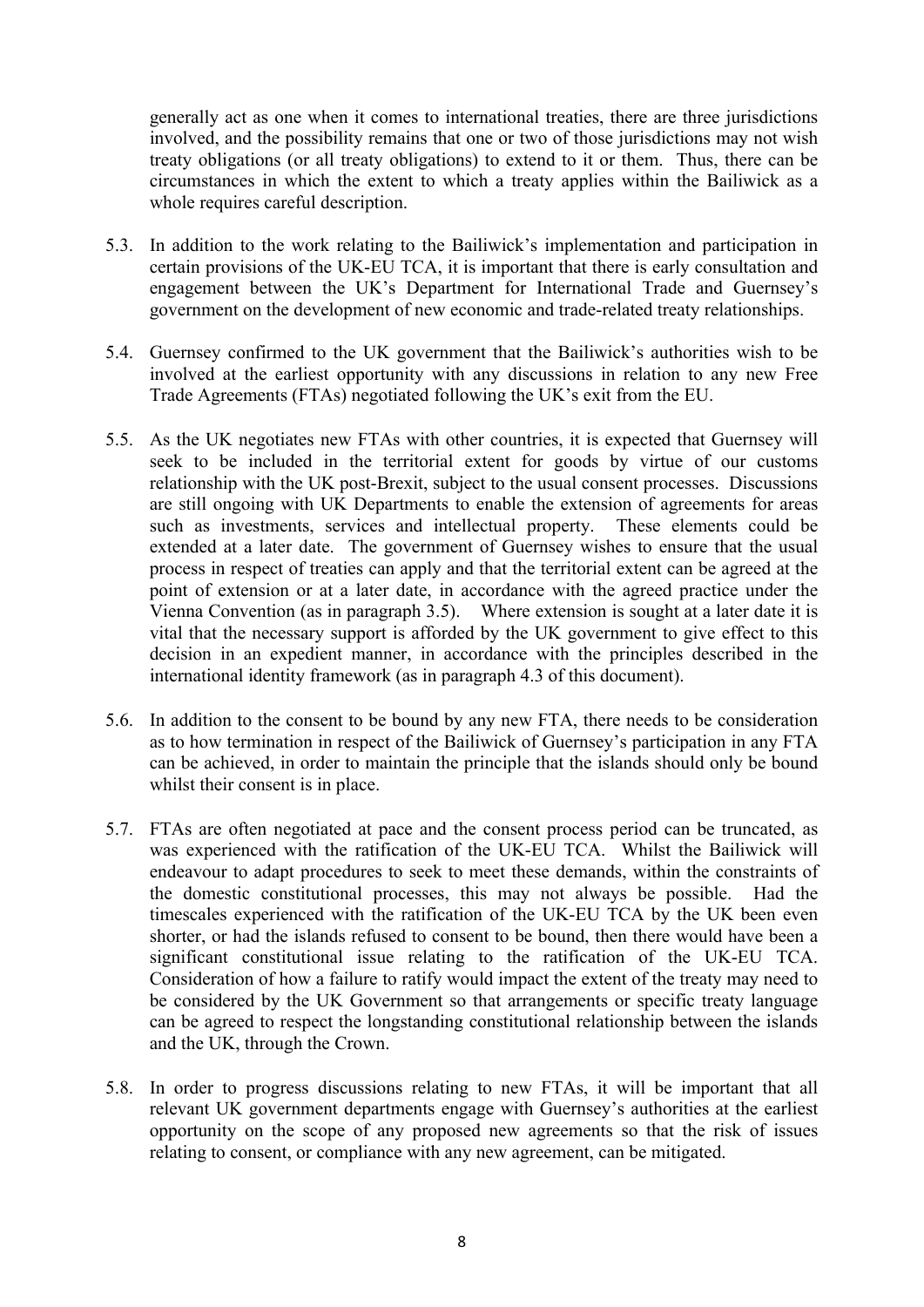## **6. Conclusions**

- 6.1. Guernsey has volunteered this evidence to help the Public Administration and Constitutional Affairs Committee to fulfil its role in examining the constitutional issues in this Inquiry and to answer certain questions that the Committee has posed for this Inquiry.
- 6.2. Guernsey's historic centuries-old constitutional relationship with the Crown is vitally important. Guernsey is a mature democracy that respects the values of the Commonwealth, including the rule of law, the protection of human rights and civil liberties. The island takes its international reputation seriously and it remains a strategic priority to meet its international obligations and to take part in the development of new global standards.
- 6.3. Guernsey (and the rest of the Bailiwick) has competence over its domestic affairs and determines for itself whether it wishes to be bound by international treaties or other such agreements. The government of Guernsey needs sufficient notice and information on which to base its decisions as to whether any international treaties/arrangements should be extended to it or not extended. If a treaty/arrangement is to apply to the Bailiwick as a whole, then the governments of Alderney and Sark also need to be involved. A treaty can be extended to the islands at the time of accession or ratification (by the UK) or at a later date. It is, or should be, for Guernsey's government (and those of Alderney and Sark, if appropriate) to enact suitable domestic legislation and to introduce relevant policies to enable Guernsey to meet its obligations in regard to any treaty/arrangement.
- 6.4. Guernsey has developed a greater international identity in the last few decades and now enters into an increasing number of international agreements under entrustment. Guernsey would like to develop this autonomy and competence further to reflect the island's constitutional evolution and development and to achieve a greater measure of international personality on the international stage.

*June 2021*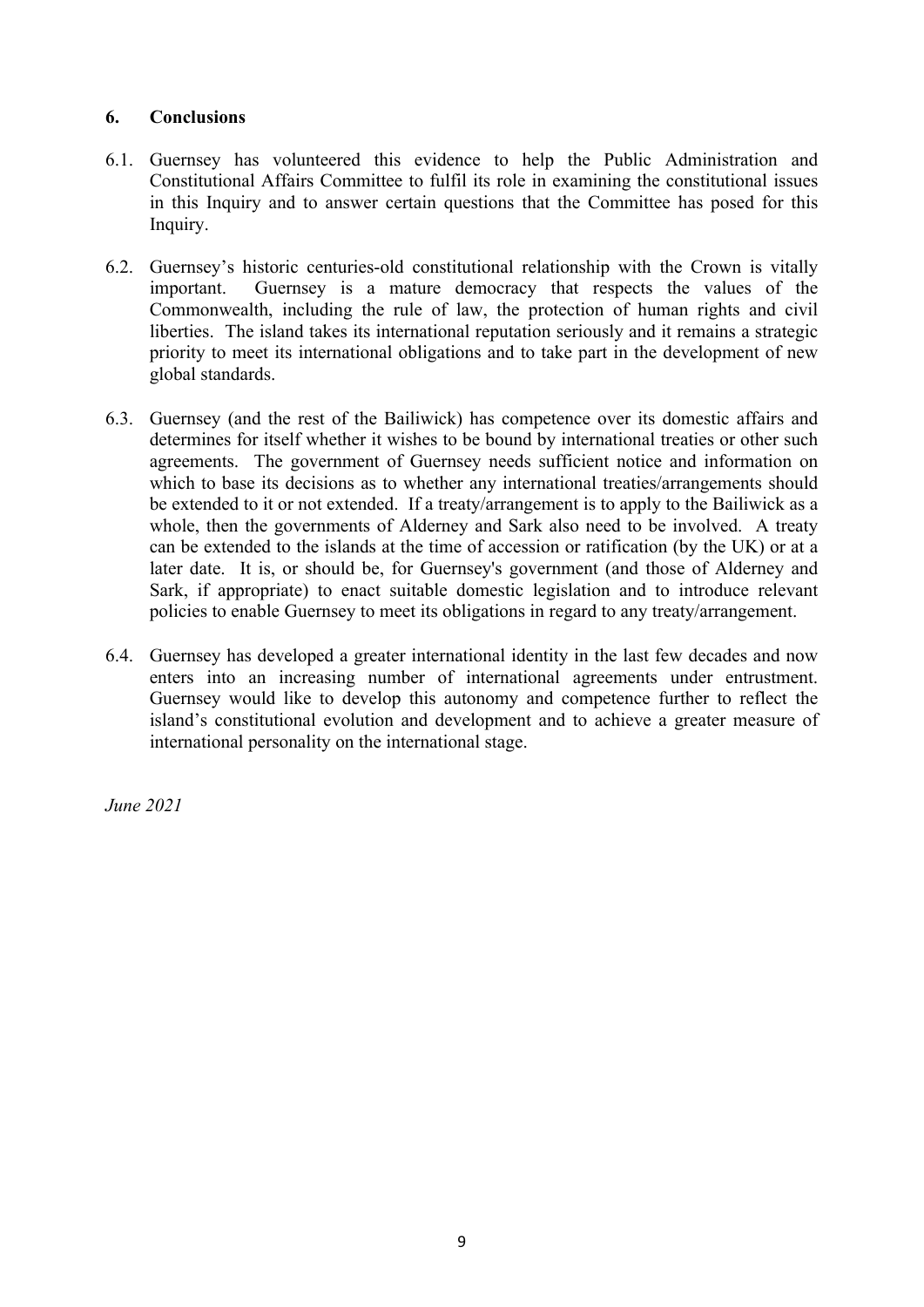#### Annex 1: **Guernsey's relationship with the EU**

- A1.1 Guernsey is not, and has never been, a Member of the European Union (EU).
- A1.2 During the period when the UK was a Member of the EU, there was a formal relationship between the Channel Islands and the EU which was governed by Protocol 3 to the UK's Act of Accession to the European Economic Community in 1972 ("Protocol 3"). That relationship, amongst other things, allowed for Guernsey to be in the EU customs territory and to benefit from free movement of industrial and agricultural goods. It also required the Bailiwick to treat all natural and legal persons of the EU in the same way and to respect the principle of non-discrimination. For all other matters outside Protocol 3, Guernsey was treated as a third country by the EU. As a third country, and due to the Bailiwick's location and close trading relationships with both the UK and other EU Member States, the Bailiwick voluntarily implemented appropriate EU legislation and applied relevant international standards to facilitate such relationships. Certain limited agreements which the UK was party to through its relationship with the EU applied to Guernsey insofar as Protocol 3 applied. That included certain agreements like Free Trade Agreements.
- A1.3 During the transition period (from 31<sup>st</sup> January 2020 until 31<sup>st</sup> December 2020), the terms of the UK-EU Withdrawal Agreement provided that there would largely be continuity, which for the Bailiwick meant it was as though Protocol 3 still applied. That enabled the Bailiwick's relationships with the EU for trade in goods and movement of people to continue. For fisheries, the UK decided to withdraw from the London Fisheries Convention ('LFC')<sup>24</sup> which, therefore, ceased to apply to the Bailiwick from 11pm on 31st January 2020. The Bailiwick legislated unilaterally to ensure continuity of French access to its territorial seas for a temporary period, in order that the UK-EU future relationship negotiations could continue from a stable platform.
- A1.4 When the UK withdrew from the EU, the relationship between the Bailiwick of Guernsey and the EU changed. Certain elements of the relationship did not change: for example, the Bailiwick was, and still is, a third country to the EU for trade in services (including financial services), data protection and data sharing. Nonetheless, the effects of the UK's withdrawal from the EU remain a key external influence for the Bailiwick. The States decided in March  $2021^{25}$  that dealing with the continuing implications of the UK's exit from the EU is one of the four key strategic priorities for the States of Guernsey.
- A1.5 The three separate parliaments of the Bailiwick of Guernsey<sup>26</sup> each decided in December 2020<sup>27</sup> to participate in the UK-EU Trade and Cooperation Agreement ("UK-EU TCA"), insofar as the UK-EU TCA applies to the Bailiwick, in particular in respect of fisheries and the trade in goods. The Bailiwick of Guernsey's participation in the UK-EU TCA meets the economic needs of the islands, replacing as far as possible the previous Protocol 3 relationship; and provides the basis for a stable and predictable relationship on fishing for both the Bailiwick's fishing industry and those in neighbouring regions. More

<sup>&</sup>lt;sup>24</sup> The London Fisheries Convention is an international agreement relating to fishing rights in the coastal waters of Western Europe. It provides rights of access to fishing grounds between the 6-12 nautical mile limits of the territorial seas for fishermen of contracting parties that had fished in those waters between 1953 and 1962. <sup>25</sup> Government Work Plan – Stage 1, [Billet](https://gov.gg/CHttpHandler.ashx?id=136247&p=0) [d'État](https://gov.gg/CHttpHandler.ashx?id=136247&p=0) [VI,](https://gov.gg/CHttpHandler.ashx?id=136247&p=0) [2021](https://gov.gg/CHttpHandler.ashx?id=137654&p=0) and [Resolutions](https://gov.gg/CHttpHandler.ashx?id=137654&p=0) [of](https://gov.gg/CHttpHandler.ashx?id=137654&p=0)  $26<sup>th</sup>$  $26<sup>th</sup>$  $26<sup>th</sup>$  $26<sup>th</sup>$  [March,](https://gov.gg/CHttpHandler.ashx?id=137654&p=0) 2021

<sup>&</sup>lt;sup>26</sup> The States of Deliberation (for Guernsey); the States of Alderney and the Chief Pleas of Sark.

<sup>&</sup>lt;sup>27</sup> The Bailiwick's [P](https://gov.gg/CHttpHandler.ashx?id=134872&p=0)articipatio[n](https://gov.gg/CHttpHandler.ashx?id=134872&p=0) in the UK-EU Trade and Cooperation Agreement, [Billet](https://gov.gg/CHttpHandler.ashx?id=134861&p=0) [d'État](https://gov.gg/CHttpHandler.ashx?id=134861&p=0) [XXIX,](https://gov.gg/CHttpHandler.ashx?id=134861&p=0) 2020 and [Resolutions](https://gov.gg/CHttpHandler.ashx?id=134872&p=0) [of](https://gov.gg/CHttpHandler.ashx?id=134872&p=0) [27](https://gov.gg/CHttpHandler.ashx?id=134872&p=0)<sup>[th](https://gov.gg/CHttpHandler.ashx?id=134872&p=0)</sup> [December,](https://gov.gg/CHttpHandler.ashx?id=134872&p=0) [2020](https://gov.gg/CHttpHandler.ashx?id=134872&p=0)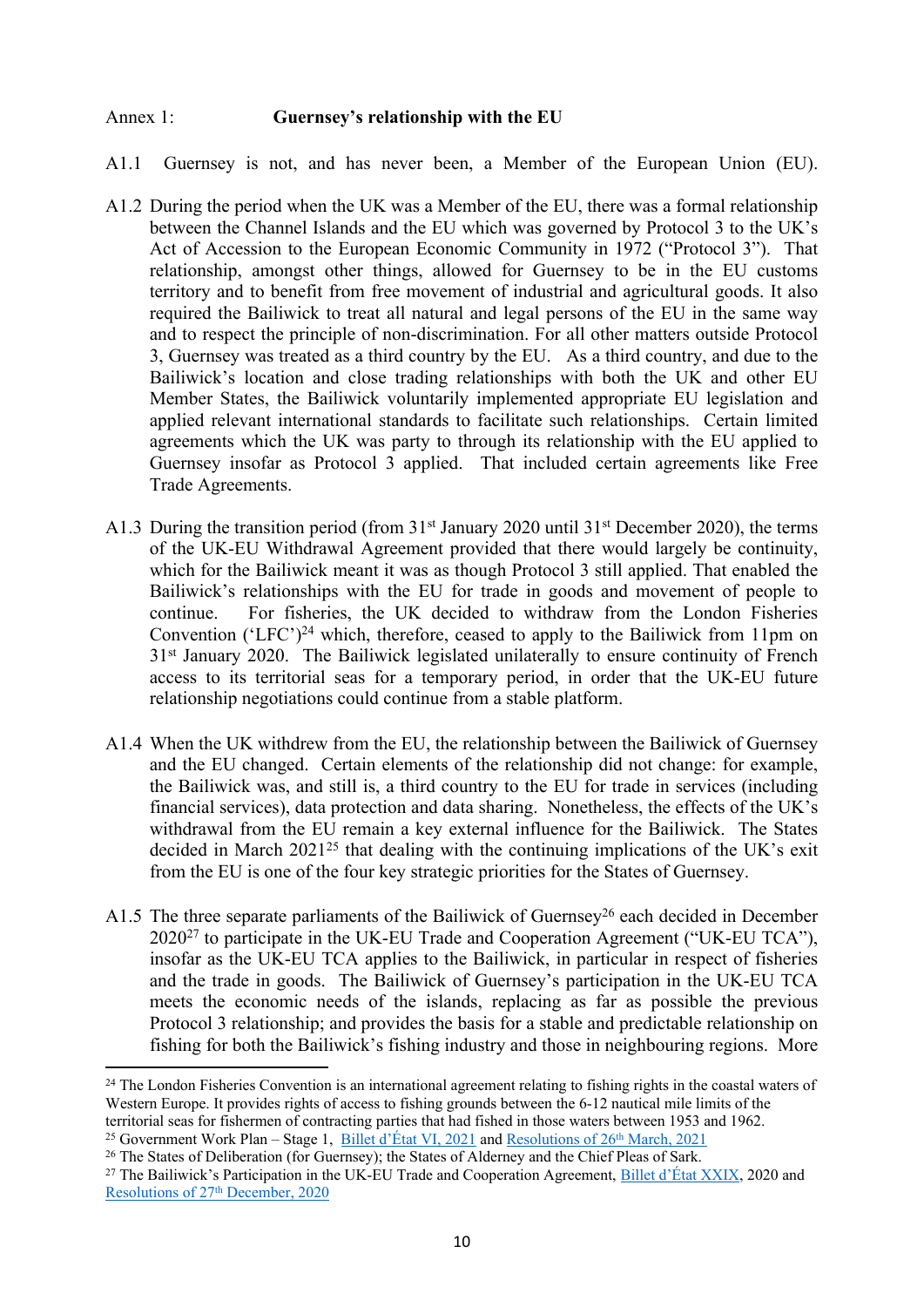information on the effects on the Bailiwick of its decision to participate in the UK-EU TCA are detailed in the paper considered by the three parliaments in December 2020.

- A1.6 The potential effects of the UK's departure from the EU on the Crown Dependencies, including on the evolution of the Crown Dependencies' international identities, are recognised in two reports published in 2017:
	- House of Commons Justice Committee 'The implications of Brexit for the Crown Dependencies' (March 2017)<sup>28</sup>
	- Government response (September 2017)<sup>29</sup>
	- House of Lords European Union Committee 'Brexit: the Crown Dependencies' (March  $2017$ )<sup>30</sup>
	- Government response (October 2017)<sup>31</sup>

The importance of the UK government effectively and satisfactorily representing the Crown Dependencies' interests, even when those interests are different from the UK's own, was highlighted in the conclusions of both those reports and continues to be extremely important.

## **The effect of the UK's departure from the EU on treaties which apply to Guernsey**

- A1.7 When the UK left the EU, Protocol 3 ceased to have effect. Guernsey engaged with relevant UK government departments about the transition<sup>32</sup> of international agreements that applied to the island insofar as Protocol 3 applied (primarily customs and agrifoods/sanitary and phytosanitary measures and Free Trade Agreements (FTAs)).
- A1.8 Guernsey, together with Alderney and Sark, adopted a continuity approach in relation to "EU international agreements that apply by virtue of, and to the extent provided by, Protocol 3<sup>733</sup>. In some areas, such as customs, certain conventions have been extended to the Bailiwick as part of the UK's continuity programme, such as the UK-Japan Comprehensive Economic Partnership Agreement (CEPA) where such conventions were relevant and proportionate. For those that have not been extended to date, there remains an option to do so in future. In respect of EU-third country trade agreements such as FTAs, continuity agreements secured by the UK will continue to apply to the Bailiwick to the extent that Protocol 3 applied.
- A1.9 Guernsey has worked closely with the UK to ensure that arrangements and relationships which existed before the UK left the EU were able to continue to apply to the Bailiwick as had been the case under Protocol 3, to the extent possible. Other important elements in this regard are a customs arrangement<sup>34</sup> between the UK and the islands and the

<sup>28</sup> <https://publications.parliament.uk/pa/cm201617/cmselect/cmjust/752/752.pdf>

<sup>29</sup> [House](https://publications.parliament.uk/pa/cm201719/cmselect/cmjust/423/42302.htm) [of](https://publications.parliament.uk/pa/cm201719/cmselect/cmjust/423/42302.htm) [Commons](https://publications.parliament.uk/pa/cm201719/cmselect/cmjust/423/42302.htm) [-](https://publications.parliament.uk/pa/cm201719/cmselect/cmjust/423/42302.htm) [The](https://publications.parliament.uk/pa/cm201719/cmselect/cmjust/423/42302.htm) [implications](https://publications.parliament.uk/pa/cm201719/cmselect/cmjust/423/42302.htm) [of](https://publications.parliament.uk/pa/cm201719/cmselect/cmjust/423/42302.htm) [Brexit](https://publications.parliament.uk/pa/cm201719/cmselect/cmjust/423/42302.htm) [for](https://publications.parliament.uk/pa/cm201719/cmselect/cmjust/423/42302.htm) [the](https://publications.parliament.uk/pa/cm201719/cmselect/cmjust/423/42302.htm) [Crown](https://publications.parliament.uk/pa/cm201719/cmselect/cmjust/423/42302.htm) [Dependencies:](https://publications.parliament.uk/pa/cm201719/cmselect/cmjust/423/42302.htm) [Government](https://publications.parliament.uk/pa/cm201719/cmselect/cmjust/423/42302.htm) [Response](https://publications.parliament.uk/pa/cm201719/cmselect/cmjust/423/42302.htm) [to](https://publications.parliament.uk/pa/cm201719/cmselect/cmjust/423/42302.htm) [the](https://publications.parliament.uk/pa/cm201719/cmselect/cmjust/423/42302.htm) [Committee's](https://publications.parliament.uk/pa/cm201719/cmselect/cmjust/423/42302.htm) [Tenth](https://publications.parliament.uk/pa/cm201719/cmselect/cmjust/423/42302.htm) [Report](https://publications.parliament.uk/pa/cm201719/cmselect/cmjust/423/42302.htm) [of](https://publications.parliament.uk/pa/cm201719/cmselect/cmjust/423/42302.htm) [Session](https://publications.parliament.uk/pa/cm201719/cmselect/cmjust/423/42302.htm) [2016–17](https://publications.parliament.uk/pa/cm201719/cmselect/cmjust/423/42302.htm) [-](https://publications.parliament.uk/pa/cm201719/cmselect/cmjust/423/42302.htm) [Justice](https://publications.parliament.uk/pa/cm201719/cmselect/cmjust/423/42302.htm) [Committee](https://publications.parliament.uk/pa/cm201719/cmselect/cmjust/423/42302.htm) [\(parliament.uk\)](https://publications.parliament.uk/pa/cm201719/cmselect/cmjust/423/42302.htm)

<sup>&</sup>lt;sup>30</sup> https://publications.parliament.uk/pa/ld201617/ldselect/ldeucom/136/136.pdf

<sup>31</sup> [CHttpHandler.ashx](https://www.gov.gg/CHttpHandler.ashx?id=111202&p=0) [\(gov.gg\)](https://www.gov.gg/CHttpHandler.ashx?id=111202&p=0)

 $32$  from the UK as an EU Member State to the UK in its own right

<sup>&</sup>lt;sup>33</sup> As set out in paragrap[h](https://www.gov.gg/CHttpHandler.ashx?id=123020&p=0) 3.17 of The Withdrawal Agreement between the United Kingdom and the European Union – Implications for the Bailiwick of Guernsey, [Billet](https://www.gov.gg/CHttpHandler.ashx?id=122875&p=0) [d'État](https://www.gov.gg/CHttpHandler.ashx?id=122875&p=0) [II](https://www.gov.gg/CHttpHandler.ashx?id=122875&p=0), 2020, and [Resolutions](https://www.gov.gg/CHttpHandler.ashx?id=123020&p=0) [of](https://www.gov.gg/CHttpHandler.ashx?id=123020&p=0) [17](https://www.gov.gg/CHttpHandler.ashx?id=123020&p=0)<sup>[th](https://www.gov.gg/CHttpHandler.ashx?id=123020&p=0)</sup> [January](https://www.gov.gg/CHttpHandler.ashx?id=123020&p=0) [2020](https://www.gov.gg/CHttpHandler.ashx?id=123020&p=0) <sup>34</sup> [Billet](https://eforms.gov.gg/Downloads/Billet%20D) [d'État](https://eforms.gov.gg/Downloads/Billet%20D) [of](https://eforms.gov.gg/Downloads/Billet%20D) [XIX](https://eforms.gov.gg/Downloads/Billet%20D) of [2018](https://eforms.gov.gg/Downloads/Billet%20D) – 'Customs Duties and Associated Powers required in Respect of Brexit' and [Resolutions](https://www.gov.gg/CHttpHandler.ashx?id=114559&p=0) of 18th July 2018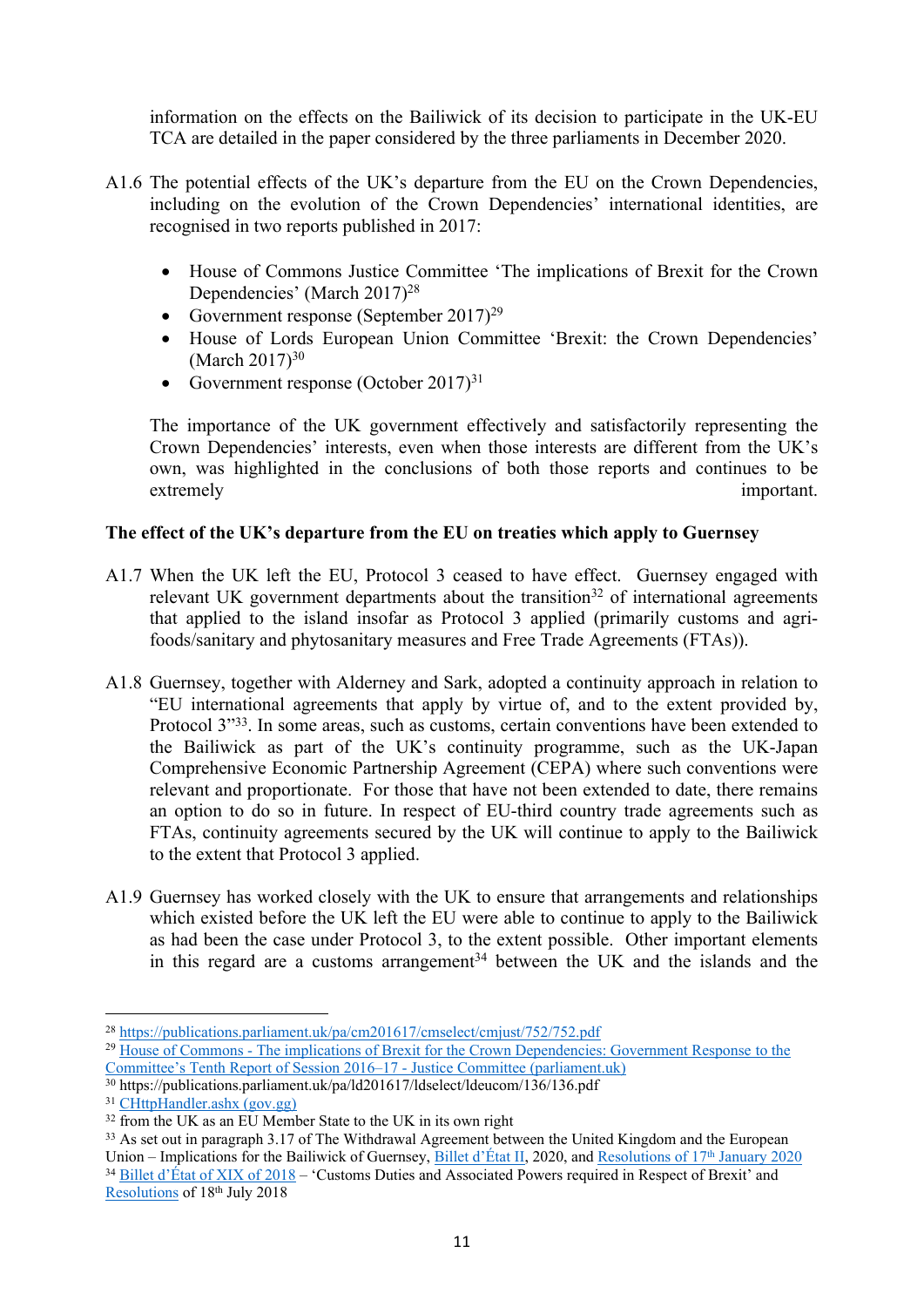extension of the UK's membership of the World Trade Organization (WTO)<sup>35</sup> to the islands, both of which came into effect at 11pm on 31<sup>st</sup> December, 2020<sup>3637</sup>.

<sup>&</sup>lt;sup>35</sup> [Billet](https://www.gov.gg/CHttpHandler.ashx?id=117770&p=0) [d'État](https://www.gov.gg/CHttpHandler.ashx?id=117770&p=0) [IV](https://www.gov.gg/CHttpHandler.ashx?id=117770&p=0) [of](https://www.gov.gg/CHttpHandler.ashx?id=117770&p=0) [2019](https://www.gov.gg/CHttpHandler.ashx?id=117770&p=0) – 'Extending the United Kingdom's Membership of the World Trade Organization' and [Resolutions](https://www.gov.gg/CHttpHandler.ashx?id=117933&p=0), approved by the States of Deliberation on 18<sup>th</sup> February, 2019, the Policy & Finance Committee of Alderney on  $16<sup>th</sup>$  April, 2019 and the Chief Pleas of Sark on 27<sup>th</sup> March, 2019.

<sup>&</sup>lt;sup>36</sup> when the UK-EU transition period ended

<sup>&</sup>lt;sup>37</sup> The Bailiwick's [P](https://gov.gg/CHttpHandler.ashx?id=134872&p=0)articipatio[n](https://gov.gg/CHttpHandler.ashx?id=134872&p=0) in the UK-EU Trade and Cooperation Agreement, [Billet](https://gov.gg/CHttpHandler.ashx?id=134861&p=0) [d'État](https://gov.gg/CHttpHandler.ashx?id=134861&p=0) [XXIX,](https://gov.gg/CHttpHandler.ashx?id=134861&p=0) 2020 and [Resolutions](https://gov.gg/CHttpHandler.ashx?id=134872&p=0) [of](https://gov.gg/CHttpHandler.ashx?id=134872&p=0) [27](https://gov.gg/CHttpHandler.ashx?id=134872&p=0)<sup>[th](https://gov.gg/CHttpHandler.ashx?id=134872&p=0)</sup> [December,](https://gov.gg/CHttpHandler.ashx?id=134872&p=0) [2020](https://gov.gg/CHttpHandler.ashx?id=134872&p=0)